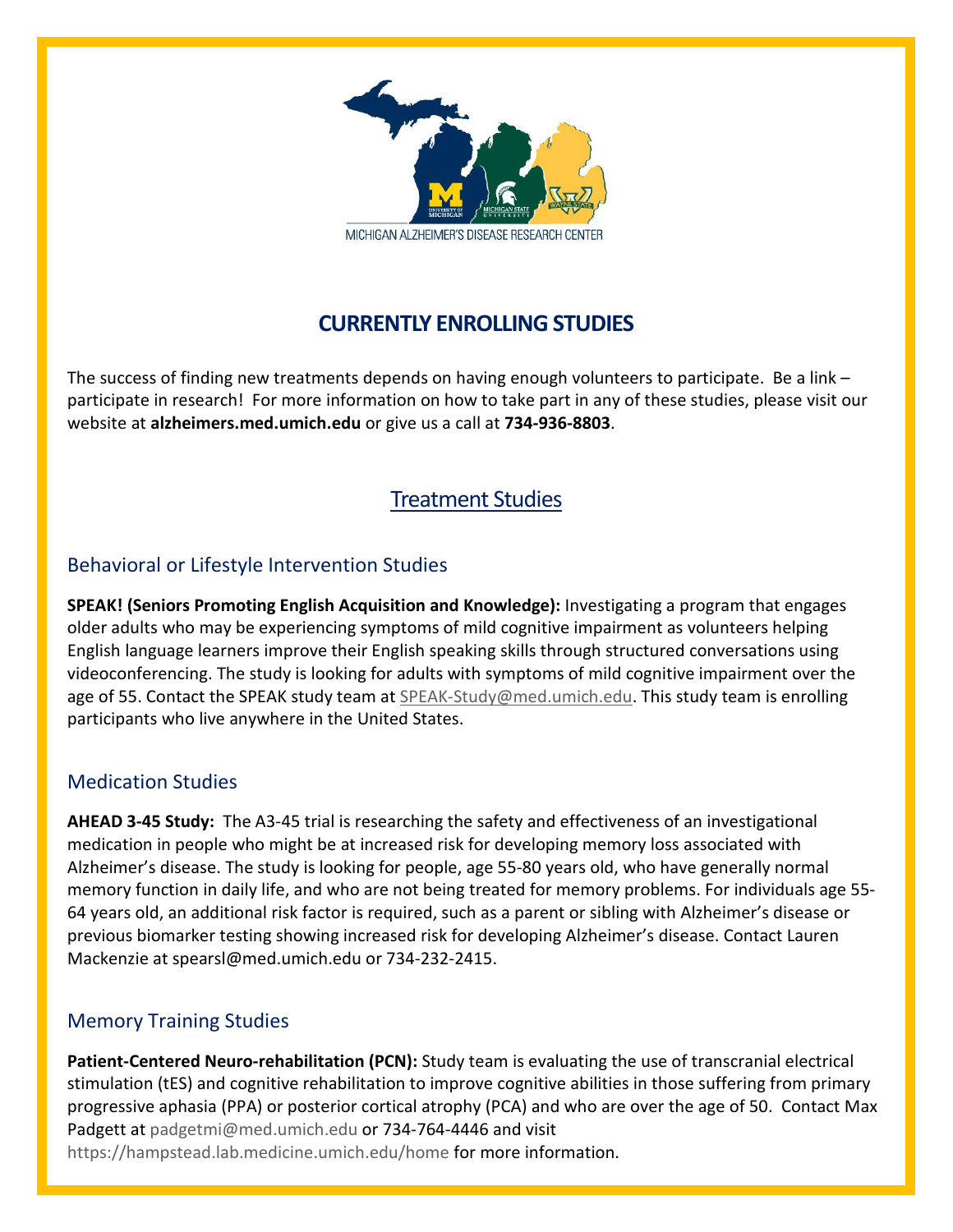**Stimulation of Cingulo-opercular Alertness Network (SCAN):** Examines the use of transcranial electrical stimulation (tES) as a potential treatment for cognitive challenges in those suffering from Lewy Body Dementia. The study involves 12 visits at the University of Michigan (Ann Arbor) and includes cognitive testing, tDCS, functional magnetic resonance imaging (fMRI) and positron emission tomography (PET) imaging. Study is looking for adults diagnosed with Lewy Body Dementia who are over the age of 50. If interested, please contact Max Padgett at 734-764-4446.

**Stimulation to Improve Memory (STIM):** Investigating the potential benefits of varying 'doses' of noninvasive electrical brain stimulation combined with cognitive rehabilitation. Study is looking for adults with mild cognitive impairment or dementia of the Alzheimer's type (DAT) that are over the age of 55. This study will see participants in Ann Arbor or Detroit. Contact Katie Edwards at kathered@med.umich.edu or 734- 936-7360.

## Observational Studies

**University of Michigan Memory and Aging Project (UM-MAP):** Investigating changes in cognitive functioning over time to learn more about normal aging and neurodegenerative diseases. Study is looking for adults with or without cognitive changes over the age of 55. Contact Holly Bunker at hlbunker@med.umich.edu or 734-615-5319. **This study team sees participants in Ann Arbor and Detroit.**

**Advancing Reliable Measurement in Alzheimer's Disease and Cognitive Aging (ARMADA):** Testing a new set of measurements, the NIH Toolbox for Assessment of Neurological and Behavioral Function, for their ability to detect early signs of cognitive decline and to differentiate among cognitive health and cognitive illness. Participants must be part of  $-$  or willing to be part of  $-$  the University of Michigan Memory and Aging Project (UM-MAP) in addition to this study. The study is looking for adults with normal cognition, mild cognitive impairment, or Alzheimer's disease age 65-85. Contact Yonatan Kahsay at ykahsay@med.umich.edu or 734-936-5985. **This study team sees participants in Ann Arbor and Detroit.**

**Alzheimer's Prevention Trials (APT) Webstudy:** The APT Webstudy is an online memory and thinking research tool aimed at accelerating enrollment into Alzheimer's clinical trials by identifying and tracking individuals who may be at higher risk for developing Alzheimer's. The study is looking for adults over age 50. Contact the study team at [info@aptwebstudy.org](mailto:info@aptwebstudy.org) or 1-858-877-3135, or visit <https://www.aptwebstudy.org/welcome> for more information about the study. **This is a web-based study; a computer or mobile device with internet is necessary to participate.**

**Couples' Well-Being in Everyday Life Study (C-WEL):** Investigating everyday experiences among couples living with early-stage (mild) dementia to learn more about ways to help both partners live well together. Study is recruiting couples in which one partner has received a diagnosis of dementia within approximately the last 5 years. Contact study team at cwelstudy@umich.edu or 734-232-0532. **This study team is enrolling participants who live within approximately 60 miles of Ann Arbor to meet with them at home and over the phone.**

**Encephalographic Computerized Assessment (ELECTRA):** Testing the utility of electroencephalographic (EEG) and computerized testing in identifying the first signs of dementia in at-risk African Americans. ELECTRA is a collaborative project between Wayne State University and the University of Michigan.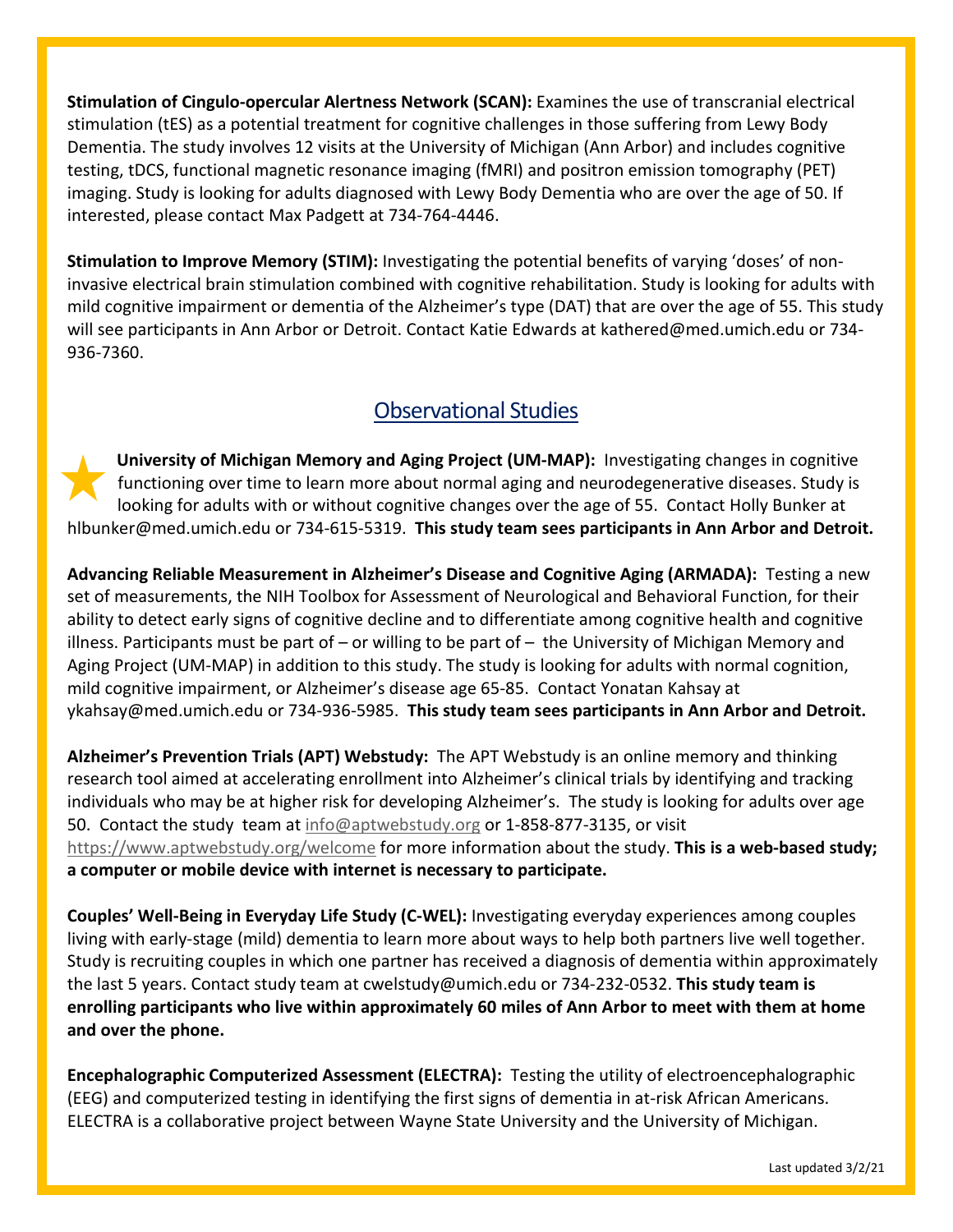Participants must be part of (or willing to be part of) the University of Michigan Memory and Aging Project (UM-MAP) in addition to this study. Eligible participants will be cognitively normal African Americans age 65 or older who are concerned about their memory and thinking. The study team sees participants in Detroit at Wayne State University; travel to Ann Arbor may be required as part of the UM-MAP study. Contact Sarah Shair at sshair@med.umich.edu or 313-577-1276.

**Internet-Based Conversational Engagement Clinical Trial (I-CONECT):** Investigating potential benefits of social engagement in healthy older adults, using regular phone or video chat conversations to improve health and well-being. Study is looking for generally healthy adults over the age of 75 in the Detroit metropolitan area who are socially isolated or would like to have more opportunities to talk with others. Contact the study team at I-CONECT\_UM@ohsu.edu or 734-647-2676. This study involves phone and video chat visits in the home.

**Understanding the Goals and Challenges of Hospice Care for Dementia:** This project aims to inform guidelines for quality hospice care and best practices for end-of-life treatment for patients with dementia. The study team is currently recruiting individuals with mild cognitive impairment or early-stage dementia to participate in phone interviews to discuss potential future treatment decisions and goals for end-of-life care. Contact Molly Turnwald at [turnwald@umich.edu](mailto:turnwald@umich.edu) or 734-845-5773.

**Wealth Accumulations & Later-life Losses in Early Cognitive Transitions (WALLET):** There is a concern that people who experience a decline in memory or thinking skills may unknowingly also experience a decline in taking care of their finances. The study will review the past 12 months of checking- account and credit card records and administer some psychological and cognitive tests. Study is looking for English-speaking adults aged 60 or older, diagnosed with Mild Cognitive Impairment (MCI) or self-reported cognitive impairment. Contact Vanessa Rorai at [vrorai@wayne.edu](mailto:vrorai@wayne.edu) or 313-664-2604.

## Neuroimaging and Biomarker Studies

**Alzheimer's Disease Neuroimaging Initiative 3 (ADNI 3):** Determining the relationships among clinical, cognitive, imaging, genetic, and biomarker characteristics of the entire spectrum of AD as it progresses from a preclinical stage to very mild symptoms to mild cognitive impairment (MCI) to dementia. Study is looking for adults age 55-90 with normal cognition, MCI, or mild AD. Contact Jaimie Ziolkowski at jziolkow@med.umich.edu or 734-647-7760.

**Lewy Body Dementia Biomarkers:** Investigating new brain imaging approaches that investigators hope will identify protein accumulations in the brain of individual patients with PD-related dementia. This study is looking for adults age 55 and older with PDD, DLB, or AD with at least one symptom of DLB. Contact Ashley Pogue at poguea@med.umich.edu or 734-998-8400.

**Ocular Imaging in Dementia:** Determining if imaging of the eye can be used to provide investigators new information about diagnosing AD and FTD as well as monitoring the progression of these diseases. This study is recruiting adults age 45 – 80 who are cognitively normal or have been diagnosed with either AD or FTD. This study will take place at the University of Michigan Kellogg Eye Center and University Hospital in Ann Arbor. Contact Kelly Young at kzyoung@med.umich.edu or 734-276-7266.